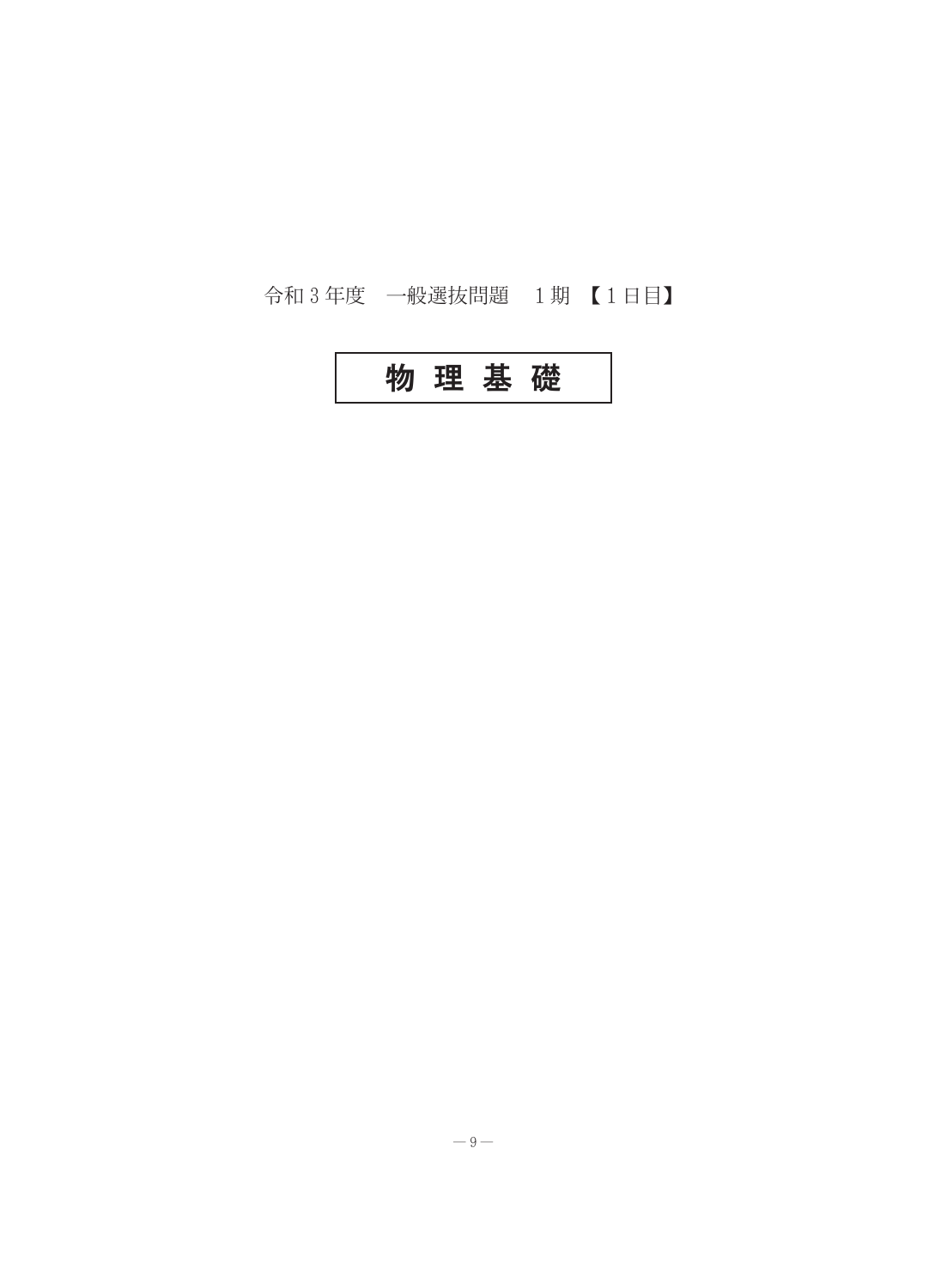一般選抜問題 1期 【1日目】

## 物理基礎

 $\mathbf{1}$ 物体にはたらく力について、以下の問いに答えなさい。 (24点)

- 問1 図1のように、なめらかな床に置かれた物体の両端を互いに逆向きの力 $\vec{F}_1$ ,  $\vec{F}_2$ で引っ張った。
	- (1) 物体が静止しているとき、力戸と戸の関係を式で表しなさい。
	- (2) 力*下*と作用·反作用の関係になっている力はどれか。 $\vec{F}_2$ ,  $\vec{F}_3$ ,  $\vec{F}_4$ から1つ選 びなさい。
	- (3) カアの大きさが、アの大きさよりも大きいとき、物体は、図1のどの向きに, どのような運動をするか、次の中からもっとも適切なものを選び記号で答えな さい。
		- a. 右向きに等速直線運動する。
		- b. 左向きに等速直線運動する。
		- c. 右向きに等加速度直線運動する。
		- d. 左向きに等加速度直線運動する。
		- e. どちらの向きにも動かない。
	- (4) 最初静止していた質量が1.0kgの物体に、 $\vec{F}$ として5.0N、 $\vec{F}$ として2.0Nの 大きさの力を加えた。力を加えてから1.5秒後の物体の速さを求めなさい。た だし、空気の抵抗は考えないことにする。



図 1 物体にはたらく2力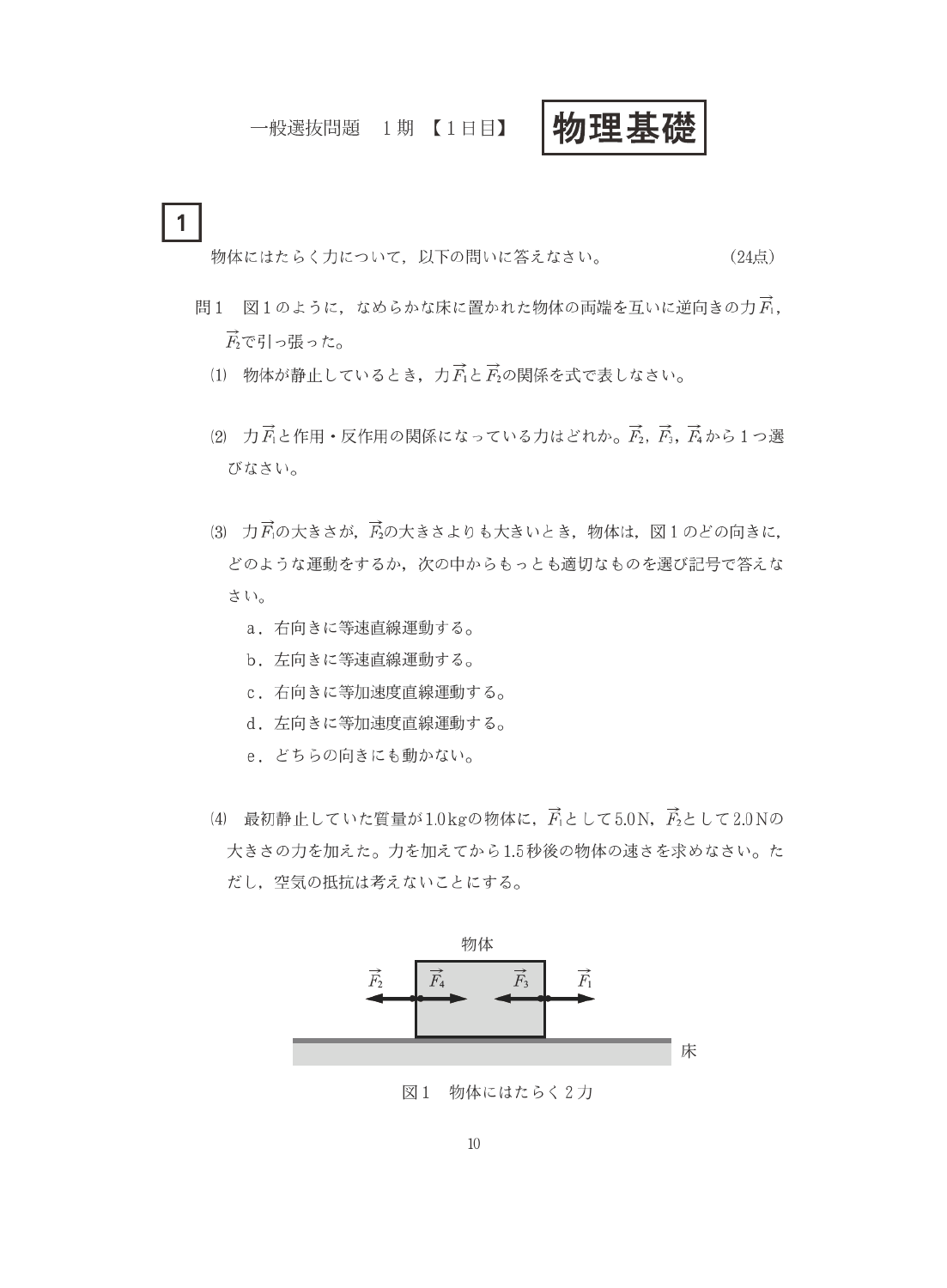- 問2 図2のように、一端を天井に固定した糸Aにおもりをつるし、力 Ac水平 方向に引いて、おもりを静止させた。このとき、糸Aには、張力dが生じて いる。また, おもりには, 重力  $\vec{F}_3$ がはたらく。
	- (1) 3つの力  $\vec{F}_1$ ,  $\vec{F}_2$ ,  $\vec{F}_3$ の関係を式で書きなさい。
	- (2) 糸Aの長さが0.40mで、重力が10Nのとき、おもりは天井から鉛直に0.20m 下がったところで静止した。糸の張力房の大きさを求めなさい。



図2 糸でつるされたおもり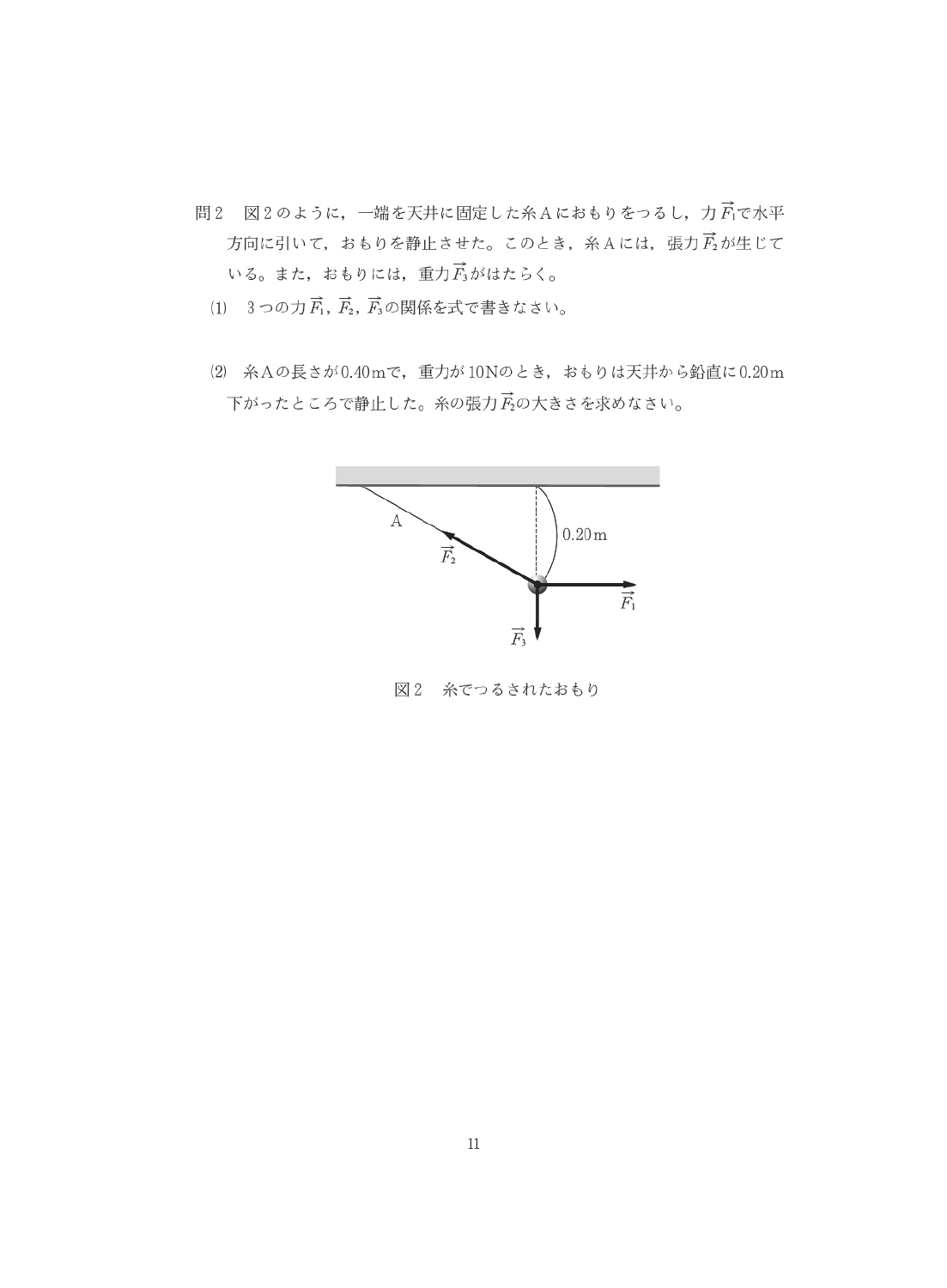電気の利用に関する以下の問いに答えなさい。

(25点)

問1 次の文章を読んで、(1)~(3)に答えなさい。

 $\overline{2}$ 

電池から得られる電気は、電圧、電流の向きが一定な直流である。一方、家庭 のコンセントから得られる電気は、電圧、電流の向きが周期的に変化している。 このような電気を交流という。家庭のコンセントから得られる交流の電気の周波 数は、東日本では [ (ア ) , 西日本では | (イ) | である。

多くの発電所は都市部の近くにないため、送電線によって遠くまで運ばなけれ ばならない。そのときの送電線での | (ウ) | による電力損失が問題になる。発電 所から一定の電力を送る場合、送電線に送り出す電圧を | ロ くすることで電 力損失を小さくすることができる。このため、交流の電気は、| (オ) により非 常に|【エ】 | い電圧にしてから送電されている。その後, 各変電所で順次変換さ れ, 最終的には100Vもしくは200Vで一般家庭に供給される。交流は, | (オ) | で電圧を自由に変えられるため、電力輸送に使われるようになった。

**掃除機やアイロンなどの電気製品を使用するときには、コンセントにプラグを** 差し込んで、交流の電気を直接使用している。一方、ノートパソコン、バッテリー の充電器などは, | (カ | を用いて, コンセントからの100Vの交流電圧を | (オ) により適切な電圧まで下げ、ダイオード、コンデンサーなどを用いて交流を直流 に変換している。交流を直流に変換することを | (キ) | という。

(1) 上の文章の空欄 | (ア) |, | (イ) | に適切な数値を単位をつけて答えなさい。

(2) 上の文章の空欄|(ウ |~|(#)|に適切な語句を選択肢から選び、記号で 答えなさい。

【選択肢】

a. ACアダプター b. 乾電池 c. 高 d. 遮断 e. 整流 f. 低 g. 電磁誘導 h. 発電機 i. 発熱 j. 変圧器 (トランス)

(3) 電圧の実効値が1.6×10<sup>2</sup>Vの交流電源に3.2kΩの抵抗をつないだ。抵抗を流 れる交流電流の実効値、および抵抗で消費される電力を求めなさい。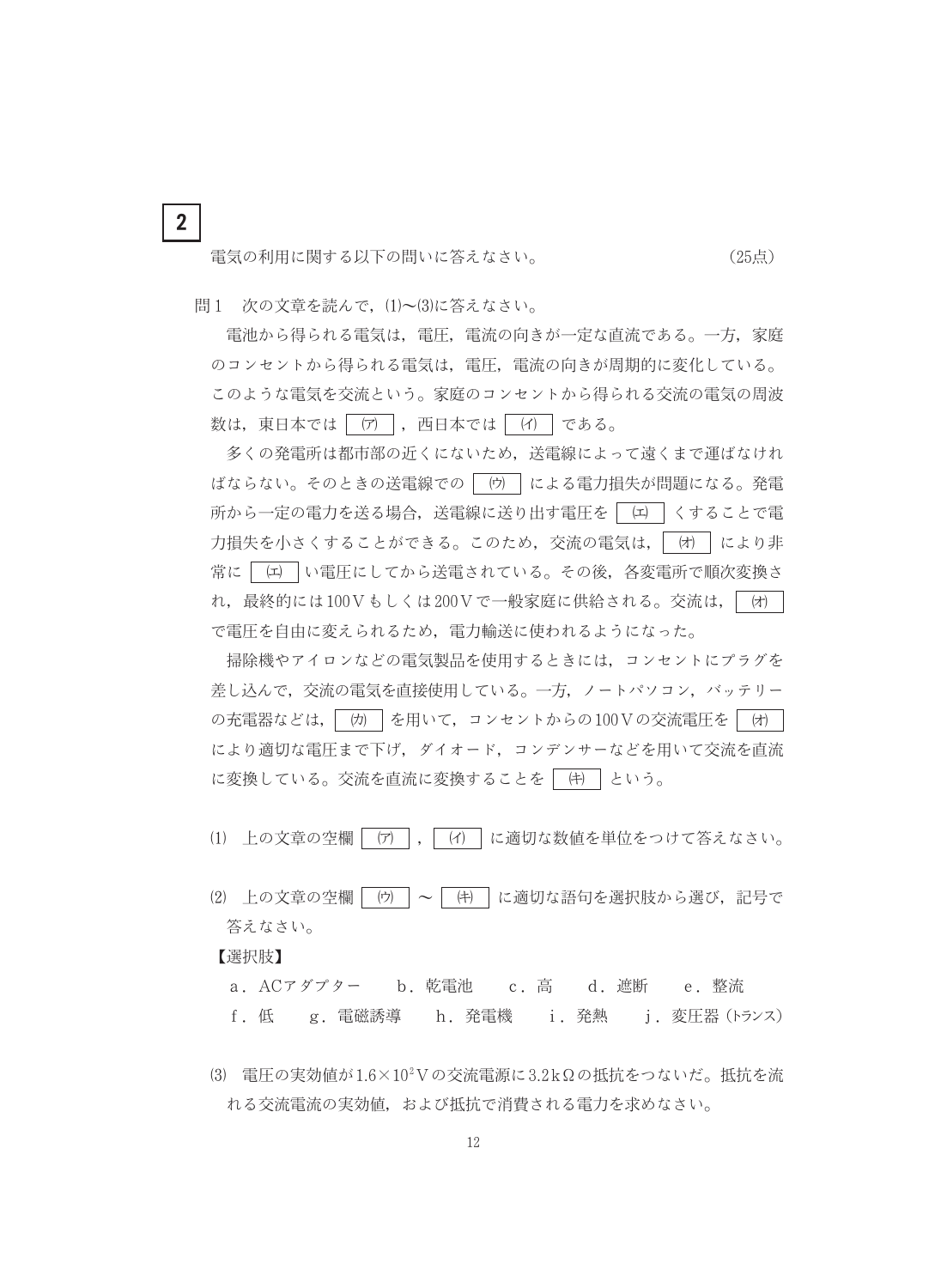問2 次の文章を読んで、空欄 | (ア) | ~ | (キ) | に適切な語句を選択肢から選び, 記号で答えなさい。

私たちは様々な形で電波を利用している。テレビや携帯情報端末は電波を使っ て情報をやり取りしている。電波は「(ア) の一種である。「(ア) は、電気的· 磁気的な振動が (イ) となって空間を伝わっている。 (ア) は周波数や波長 が変わると、異なった性質を示し、その発生方法の違いから、おおむね波長の長 いものから順に, (ウ), (エ), 可視光線, (オ), (カ), (キ)と 分類されており、私たちの生活の中ではその特徴を生かした利用がなされている。 |例えば,可視光線や│ ⑷ │は光通信に利用されているし,│ け │は殺菌灯 に、物体への透過力が強い 「(カ) は医学の診断や空港での手荷物検査などに利 用されている。波長がおよそ1m以下の電波を、特に 「(ウ) といい、携帯電 話や電子レンジに利用されている。

## 【選択肢】

|  | - a .β線 → b .γ線 → c . X線 → d . 紫外線 → e . 赤外線 |  |  |  |
|--|----------------------------------------------|--|--|--|
|  | f. 電磁波 g. 波 h. マイクロ波 i. 粒子                   |  |  |  |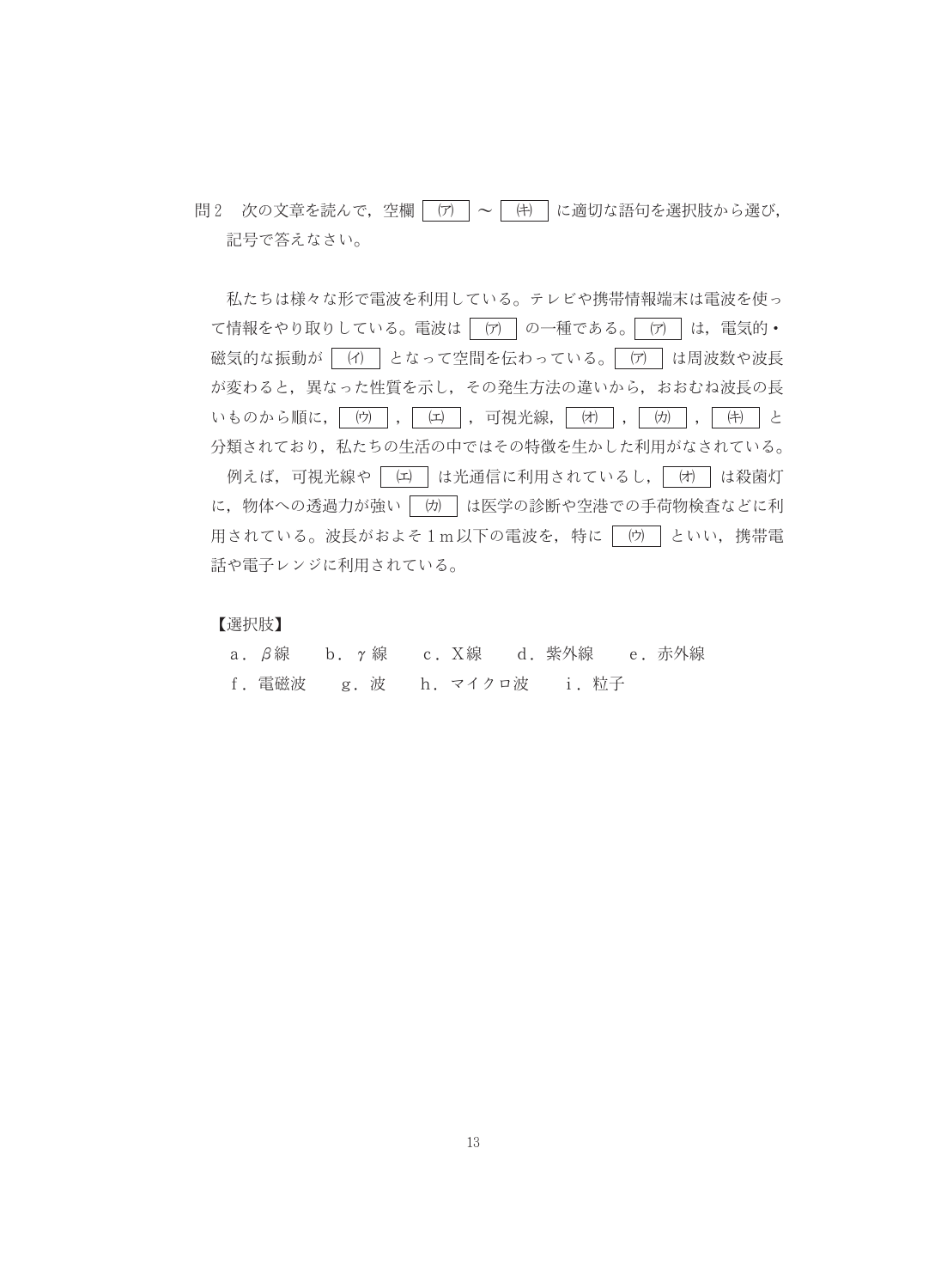次の文章を読んで、以下の問いに答えなさい。

(26点)

木の板に、木の棒を押しつけて激しくこすると、温度が上昇して発火する。これ は、こするという仕事をしたことによって、木の表面付近の分子どうしが衝突して 分子の熱運動が激しくなるからである。自転車に空気を入れるときに、空気入れの 底の方が熱くなるのは、空気入れのピストンを押すという仕事をして空気を圧縮す ることで、ピストンに衝突した分子の速さが速くなり、熱運動が激しくなるからで ある。このように、物体を加熱しなくても、温度を上昇させることができる。

19世紀の物理学者ジュールが、水槽の水を羽根車でかき混ぜるという実験を行い、 什事をしたときの水の温度の上昇を調べた結果,什事 W〔J〕と温度上昇に相当す る熱量  $q$  [cal] には、次の式が成り立つことがわかった。

 $W = Iq$ 

 $3\phantom{a}$ 

ここで、比例定数Jの値は、約4.2J/calである。この実験は、熱がエネルギー の一形態であることの根拠とされている。

物質を構成する原子や分子は、熱運動による | (ア) | エネルギーをもっている。 また、原子や分子どうしは互いに力を及ぼしあっていて、| (イ) | エネルギーをもっ ている。これらのエネルギーを物体中のすべての原子·分子について足し合わせた ものを物体の | (ウ) | エネルギーという。気体では、分子の | (イ) | エネルギーが 非常に小さいため、| (ウ) | エネルギーは気体分子の | (ア) | エネルギーの合計と 考えてよい。気体の温度が上昇すると、気体分子の | (エ) | エネルギーが大きくな るため, | (ウ) | エネルギーも大きくなる。

ジュールの実験からわかるように、物体の | (ウ) | エネルギーは、外部から熱量 を受け取るだけでなく、外部から仕事をされることでも増加する。この関係を表す 法則を | (オ) | という。

問1 上の文章の空欄 | (ア | ~ | (エ) | に、もっとも適切な語句を入れなさい。 ただし、異なる空欄に同じ語句が入ってもよい。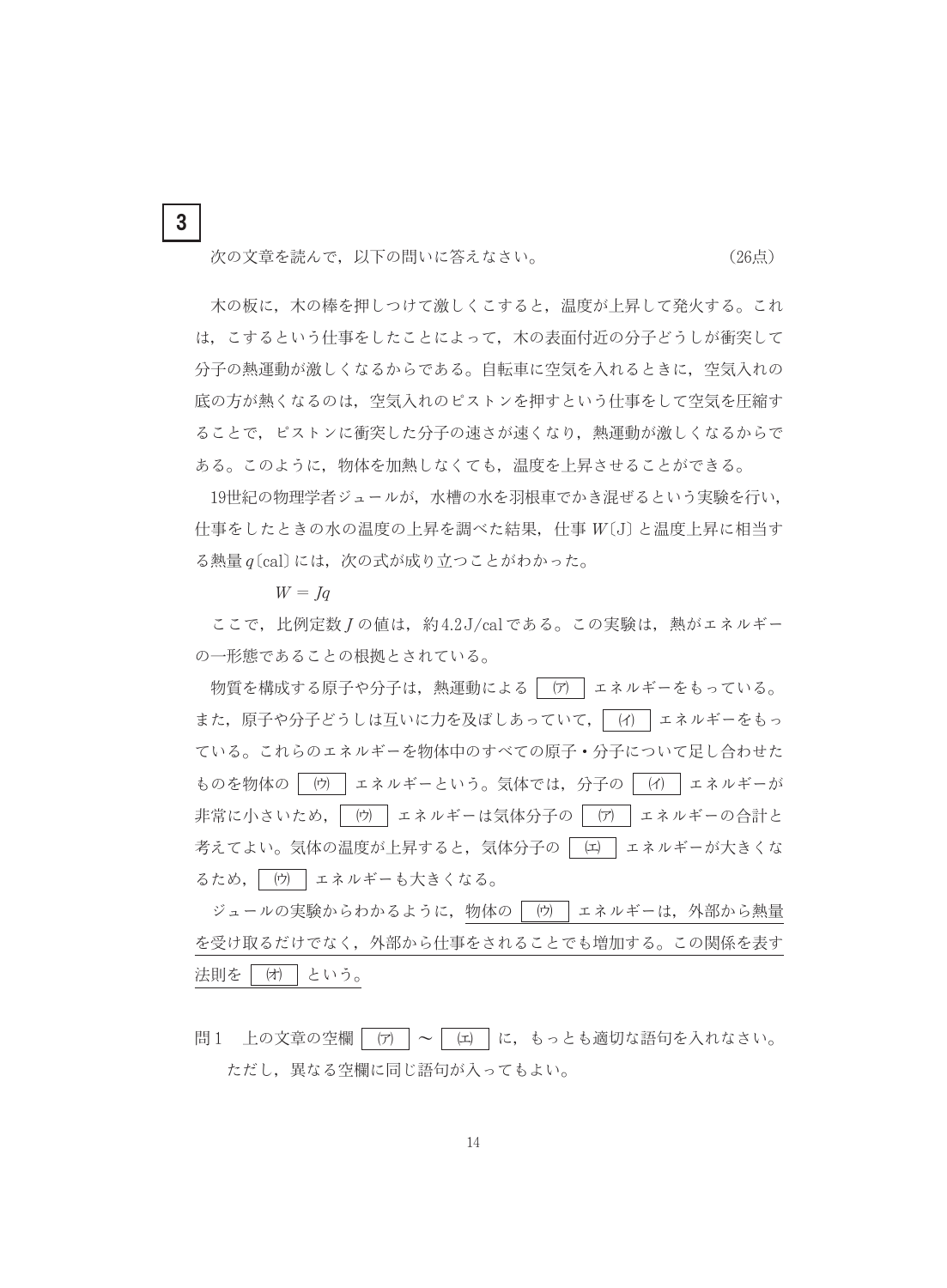問2 上の文章の空欄 (オ) に、もっとも適切な語句を入れなさい。

- 問3 上の文章の下線部に関連して、
(ウ) エネルギーの変化を  $\Delta U(\mathrm{J})$ , 外部か ら受け取る熱量を Q(J), 外部からされる仕事を W(J) とするとき, 空欄 (オ) の法則を式で書きなさい。
- 問4 上の文章の空欄 (オ) の法則について、次の(1), (2)それぞれの場合、気体 の⊿Uは増加するか、それとも減少するか選び、解答欄の適切なものに○をつ けなさい。また、その変化量を求めなさい。
	- (1) 気体に外部から20Jの熱量を与え、さらに、外部から40Jの仕事をした。
	- (2) 気体に外部から30Jの熱量を与えたら、外部に10Jの仕事をした。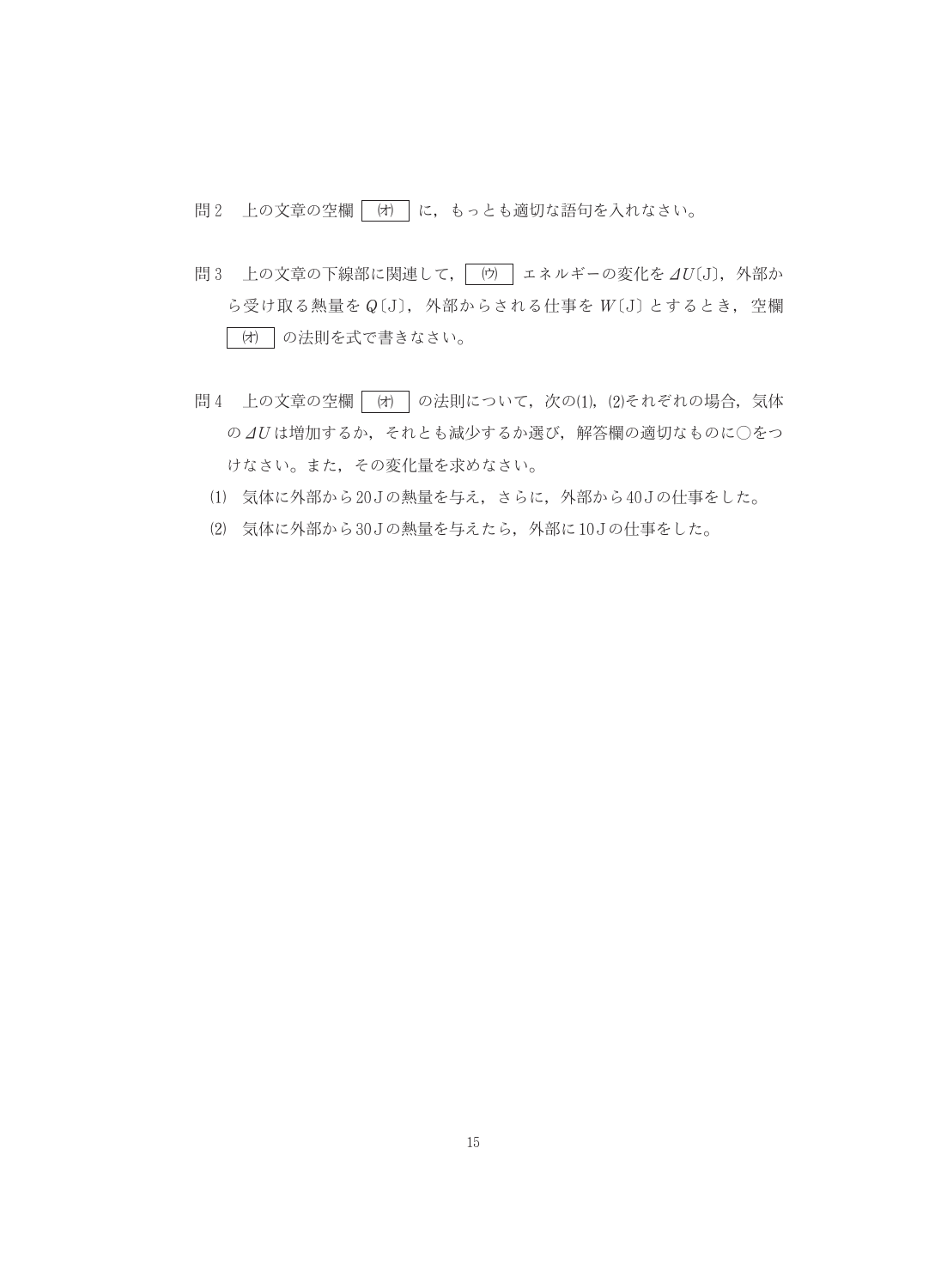波に関する以下の問いに答えなさい。

 $\overline{4}$ 

(25点)

問1 次の文章を読んで、(1)と(2)に答えなさい。

波を伝える媒質が1秒間にくり返し振動する回数  $f$ [回/s] を波の | (ア) とい う。| (ア) | の単位 〔回/s〕はHzと表記される。

正弦波では山と谷が交互に等間隔に並ぶ。隣り合う山と山(または谷と谷)の ように、振動の状態が等しい隣り合う2点間の距離λ[m]を波の波長という。 正弦波が伝わる速さ  $v$  [m/s] と f と λ には次の式の関係がある。

 $(A)$  $\upsilon$ 

振動する媒質はエネルギーをもち、波が伝わるとエネルギーも伝えられる。波 のエネルギーは、1秒間に振動する回数fが大きいほど (イ) く、また振幅が 大きいほど「(ウ)」い。

- (1) 上の文章の | (ア) | ~ | (ウ) | に入るもっとも適切な語句を答えなさい。
- (2) 上の文章の | (A) | に入る式を答えなさい。
- 問2 図1のように、長さがL(m)の弦に定常波(定在波)が生じている。この弦 に生じる定常波の腹の数をmとすると、図1はm 1の状態である。今この 弦に m 2の2倍振動と、m 3の3倍振動を生じさせた。弦を伝わる波の 速さを v(m/s) とし、次の(1)~(4)に答えなさい。
	- (1) m 2とm 3のそれぞれの弦の振動の様子を、図1を参考に描きなさい。
	- (2) m 1, m 2, m 3それぞれの振動の波長 λ1, λ2, λ3と弦の長さ Lの関 係を式で書きなさい。
	- (3) m 1, m 2, m 3それぞれの振動の1秒当たりの振動の回数 f, f, f, と弦の長さLの関係を式で書きなさい。
	- (4) 定常波の腹の数がmのときの振動の回数  $f_m$  と L の関係を式で書きなさい。